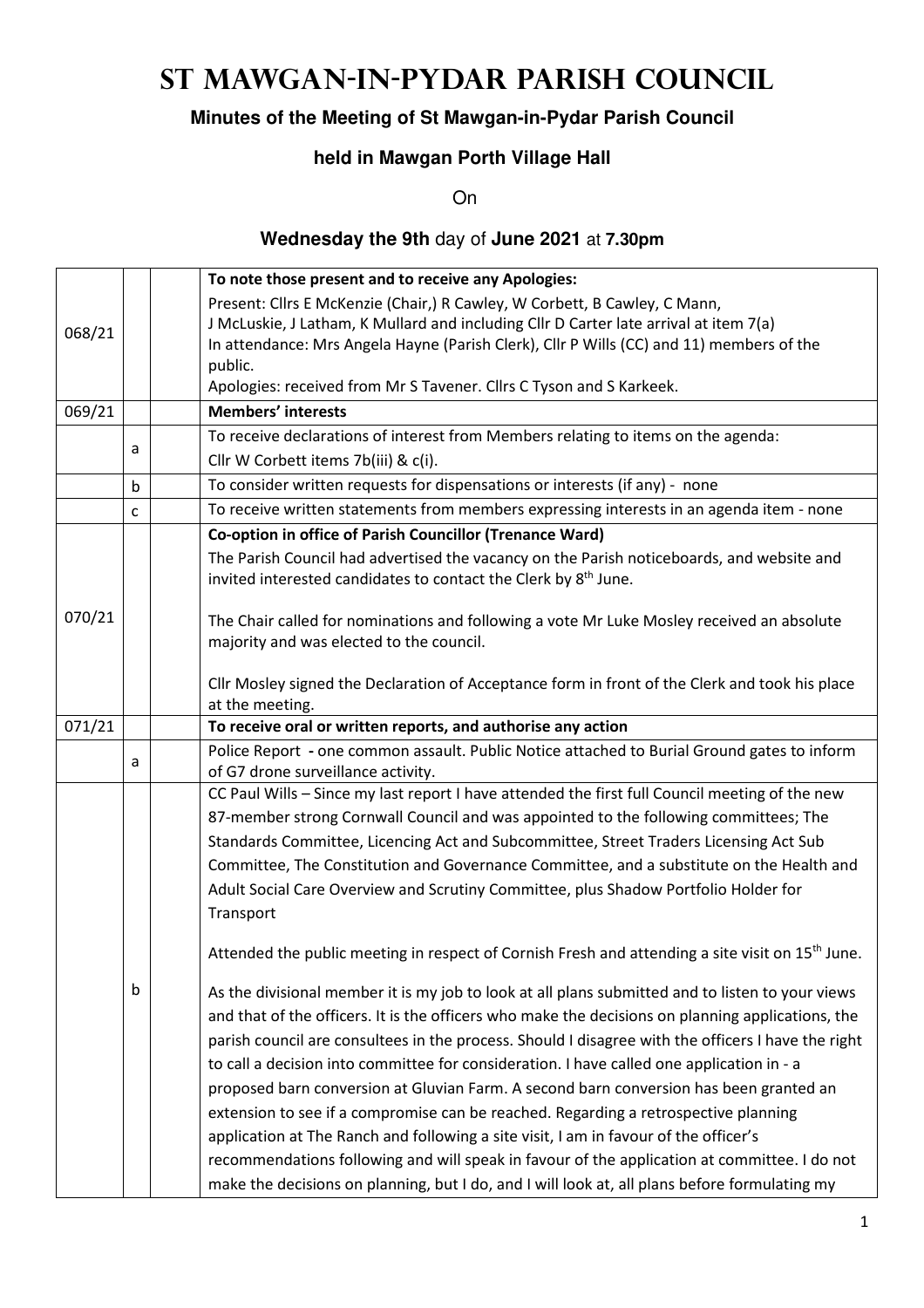|        |   |     | own opinion. I can assure you all that I will always take into consideration the views of this                                           |
|--------|---|-----|------------------------------------------------------------------------------------------------------------------------------------------|
|        |   |     | council and the residents of this parish, however I will continue to make my own decisions as I                                          |
|        |   |     | believe that is only right and proper.                                                                                                   |
|        |   |     | Officially opened the Smallseum in Fair Street, St Columb Major, on Saturday the 29 <sup>th</sup> of May.                                |
|        |   |     | This is a joint project between St Columb Major Town Council and the St Columb Major "Arts                                               |
|        |   |     | and Heritage Festival Committee", completely financed by the Town Council. The Smallseum                                                 |
|        |   |     | will be dedicated to the memory of the late Mrs Bill Glanville, Historian, archaeologist, and                                            |
|        |   |     | Bard of Gorsedh Kernow, in recognition of her dedication and service to the history of St                                                |
|        |   |     | Columb Major Parish and Cornwall. Please, if you get the chance do go and have a look. Each                                              |
|        |   |     | window pane has a photograph and brief description of events, people, places of interest and                                             |
|        |   |     | history of St Columb dating from the earliest days of photography to the present day.                                                    |
|        |   |     | I attended the public consultation on the proposed development at Trekenning Farm.                                                       |
|        |   |     | The G7 summit will of course affect us all in some way or another.                                                                       |
|        |   |     | Site visit to Retallack Resort and Spa last week to see how they are progressing with the site;                                          |
|        |   |     | due to be completed by late summer 2022.                                                                                                 |
|        |   |     | Full unabridged report available on www.stmawganparishcouncil.org.uk                                                                     |
|        |   |     | Cllr Wills left at this juncture                                                                                                         |
|        |   |     | The Clerk - circulated prior to the meeting. Relevant working group items, see below. In                                                 |
|        |   |     | addition:                                                                                                                                |
|        |   |     | Notice of Public Rights and Publication of Unaudited Annual Governance & Accountability<br>Return for the year ended 21 March 2021 -     |
|        |   |     | to note that Monday $7th$ June was the date of placing the notice which announces that any                                               |
|        |   |     | person interested has the right to inspect and make copies of the accounting records for the                                             |
|        | с |     | financial year (with reasonable notice given) commencing on Monday 14 <sup>th</sup> June and ending on                                   |
|        |   |     | Friday 23rd July 2021. Noted.                                                                                                            |
|        |   |     | PC membership to Zoom has been cancelled, as any meetings now necessary can take place                                                   |
|        |   |     | within the free product licence. Noted.                                                                                                  |
|        |   |     | Public Meeting held on 3rd June in respect of PA21/02709 - 104 in attendance plus Chair and                                              |
|        |   |     | Clerk. Responses from residents circulated to all members. Noted.                                                                        |
| 072/21 |   |     | Public Participation - This item will last no longer than 10 minutes (unless agreed by the Chair)                                        |
|        |   |     | and refers to items on the Agenda.<br>Charlie Jones and associates in respect of PA21/02709. Applicant Cornish Fresh Ltd/Mahesh          |
|        |   | Ť   | Patel.                                                                                                                                   |
|        |   | ij. | Ian Cross in respect of PA21/02709                                                                                                       |
|        |   | iii | Kevin Lay in respect of PA21/02709                                                                                                       |
|        |   | iv  | Jonathan Brown in respect of PA21/03826 Beach View                                                                                       |
|        |   | v   | Isabell Brunwell in respect of PA21/04257 - The Shed, Ox Lane                                                                            |
|        |   |     | Minutes of the Parish Council Meeting -                                                                                                  |
| 073/21 |   | j.  | To Resolve that the Minutes of the meeting held on 12 <sup>th</sup> May 2021 are an accurate record and                                  |
|        |   |     | signed by the Chair. Cllr L Mosley abstained. Proposed by Cllr R Cawley and seconded by Cllr W<br>Corbett and it was resolved to accept. |
|        |   |     | Previous Minutes of the Parish Council - Chair signed the approved Minutes of previous                                                   |
|        |   | Ϊİ  | meetings held via Zoom during the Covid lockdown 2020/21 prior to the start of the meeting.                                              |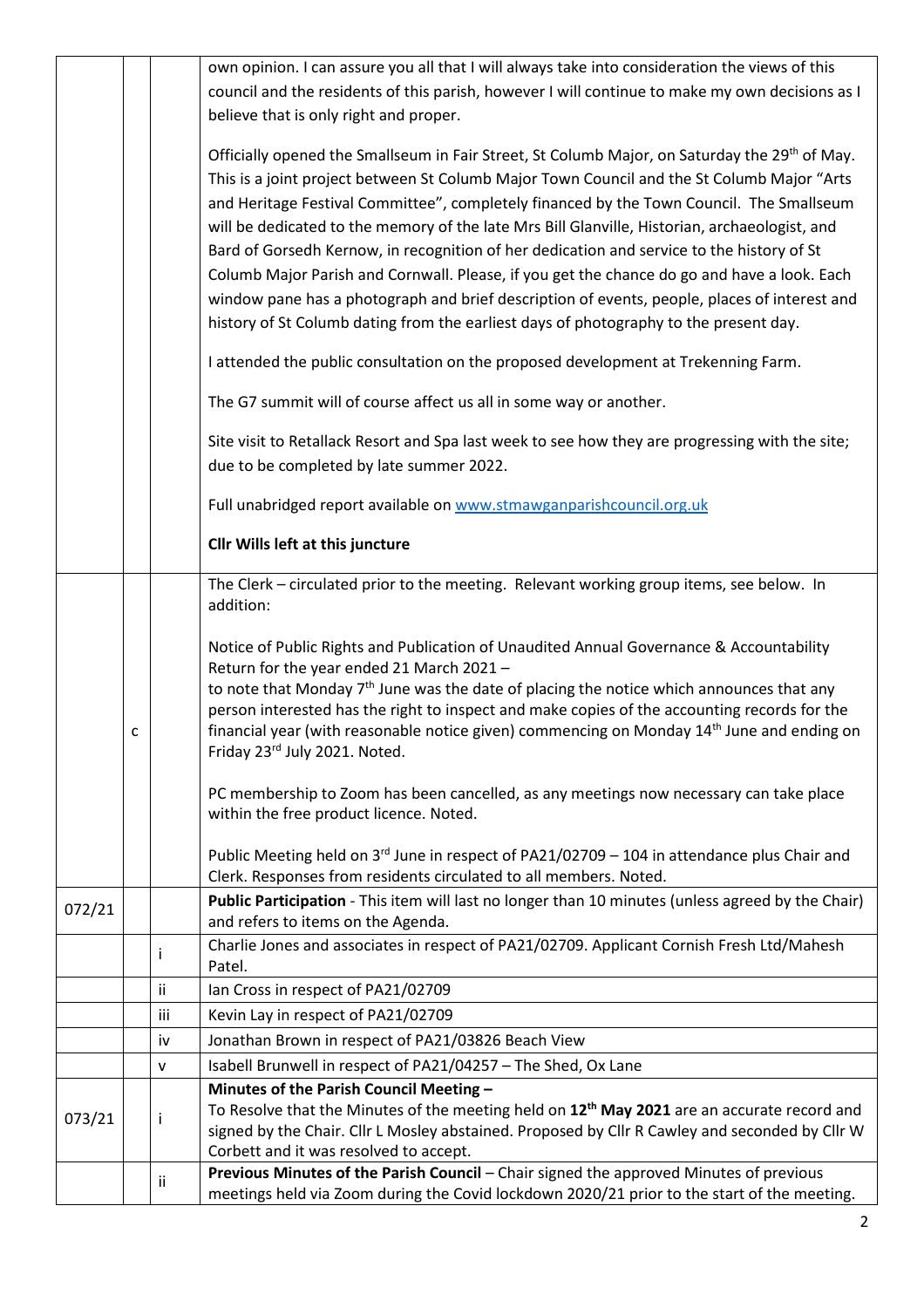| 074/21 |   |              | <b>PLANNING</b>                                                                                                                                                                                                                                                                                                                                                                                                                                                                                                                                                                                                                                                                                                                                                         |  |
|--------|---|--------------|-------------------------------------------------------------------------------------------------------------------------------------------------------------------------------------------------------------------------------------------------------------------------------------------------------------------------------------------------------------------------------------------------------------------------------------------------------------------------------------------------------------------------------------------------------------------------------------------------------------------------------------------------------------------------------------------------------------------------------------------------------------------------|--|
|        | a |              | Pre-App Consultation in accordance with Local Council protocol - none                                                                                                                                                                                                                                                                                                                                                                                                                                                                                                                                                                                                                                                                                                   |  |
|        | b |              | Planning - new applications - to discuss and decide on response to Cornwall Council                                                                                                                                                                                                                                                                                                                                                                                                                                                                                                                                                                                                                                                                                     |  |
|        |   |              | PA21/03625. Applicant: Mr Cameron Donnelly. Proposal: Small side extension Location:                                                                                                                                                                                                                                                                                                                                                                                                                                                                                                                                                                                                                                                                                    |  |
|        |   | Ť            | Ramwood Lanvean St Mawgan TR8 4EY. Proposed by Cllr W Corbett and seconded by Cllr C                                                                                                                                                                                                                                                                                                                                                                                                                                                                                                                                                                                                                                                                                    |  |
|        |   |              | Mann and it was resolved to question the parking availability with the case officer.                                                                                                                                                                                                                                                                                                                                                                                                                                                                                                                                                                                                                                                                                    |  |
|        |   |              | PA21/02709. Applicant Cornish Fresh Ltd/Mahesh Patel. Proposal: Demolition of 4 retail units                                                                                                                                                                                                                                                                                                                                                                                                                                                                                                                                                                                                                                                                            |  |
|        |   | ii           | and 2 residential dwellings and replacement of six retail units and 16 residential units, car<br>parking, flood risk mitigation, highway and public realm improvements. Location: Mawgan<br>Porth Beach Front Mawgan Porth Mawgan Porth Hill Mawgan Porth. A long debate ensued<br>reflecting the comments made at the public meeting which had taken place on 3rd June.<br>Proposed by Cllr W Corbett and seconded by Cllr C Mann and it was unanimously resolved to<br>object on the following grounds: flood plain location and non-conformity with Shoreline<br>Management Plan; height, bulk and massing inappropriate in AGLV location; existing problems<br>with capacity of sewerage system locally; insufficient parking; anticipated pedestrian/traffic       |  |
|        |   |              | conflict.                                                                                                                                                                                                                                                                                                                                                                                                                                                                                                                                                                                                                                                                                                                                                               |  |
|        |   |              | Cllr Corbett left the room at this juncture                                                                                                                                                                                                                                                                                                                                                                                                                                                                                                                                                                                                                                                                                                                             |  |
|        |   | iii          | PA21/03826. Applicant Chris and Fiona Heritage. Proposal: Demolition of dwelling and<br>construction of a replacement dwelling with variation of condition 2 (approved plans) of<br>decision APP/D0840/W/19/3224149 (PA18/04468) - re-siting of dwelling, raising of the<br>roofline and alter internal and external stairways. Location: Beach View Trenance Mawgan<br>Porth. Chair gave planning history of the site and objections from residents noted. Proposed by<br>Cllr C Mann and seconded by Cllr J McLuskie and it was resolved to object to the raising of the<br>roofline - being inconsistent to previous planning officer's decision and inconsistent with parish<br>council previous objections to PA18/04468, whilst also noting neighbour objections. |  |
|        |   |              | Cllr Corbett returned to the room                                                                                                                                                                                                                                                                                                                                                                                                                                                                                                                                                                                                                                                                                                                                       |  |
|        |   | iv           | PA21/04101. Applicant Mr & Mrs Murrish. Proposal: Proposed construction of first floor<br>extension, replacement of roof and remodelling of dwelling. Location: Jacaranda Retorrick Mill<br>Newquay TR8 4BH. Proposed by Cllr W Corbett and seconded by Cllr C Mann and it was<br>resolved no objection.                                                                                                                                                                                                                                                                                                                                                                                                                                                                |  |
|        |   | $\mathsf{V}$ | PA21/03849. Applicant Mr and Mrs Birtwistle. Proposal: Single storey extension,<br>modifications, internal and reconfiguration, new roof covering. Location: Westwinds Gwel An<br>Mor Trenance Mawgan Porth. Proposed by Cllr C Mann and seconded Cllr W Corbett and it<br>was resolved no objection.                                                                                                                                                                                                                                                                                                                                                                                                                                                                   |  |
|        |   | vi           | PA21/04257. Applicant Mr Andrew Williams. Proposal: Construction of two open market<br>dwellings with associated amenity space and parking. Location: The Shed Ox Lane St Mawgan<br>TR8 4EU. Proposed by Cllr W Corbett and seconded by Cllr J McLuskie and it was resolved to<br>object. The PC does not accept that this proposal constitutes a 'rounding off' for the same<br>reasons put forward in relation to the previous application (PA18/09327) which were accepted<br>at the time by the LPA.                                                                                                                                                                                                                                                                |  |
|        | C | vii          | PA21/04523. Applicant Scott Smith. Proposal: Works to trees namely - Limes (T1-T13), Crown<br>lift - Sycamores (T14 -T25), Fell, - Laurel (T27), remove laurels that have fallen - Holly (T26),<br>Fell - Ash(T28), Fell - Ash(T29), Fell - Cupressus macrocarpa (T30, T31, T32), reduce and remove<br>damaged branches - subject to a Tree Preservation Order (TPO). Location: Lanherne Carmelite<br>Convent, Presbytery Access to St Joseph's St Mawgan TR8 4ER. Proposed by Cllr W Corbett and<br>seconded by Cllr C Mann and it was resolved to defer to the tree officer<br>To consider planning applications received before meeting                                                                                                                              |  |
|        |   |              |                                                                                                                                                                                                                                                                                                                                                                                                                                                                                                                                                                                                                                                                                                                                                                         |  |
|        |   |              | Cllr Corbett left the meeting at this juncture<br>PA21/04595. Applicant Mr & Mrs Marling. Proposal: Variation of Condition 3 of Application                                                                                                                                                                                                                                                                                                                                                                                                                                                                                                                                                                                                                             |  |
|        |   |              | No. PA19/09043 dated 17th December 2019 (Replacement dwelling and annexe with                                                                                                                                                                                                                                                                                                                                                                                                                                                                                                                                                                                                                                                                                           |  |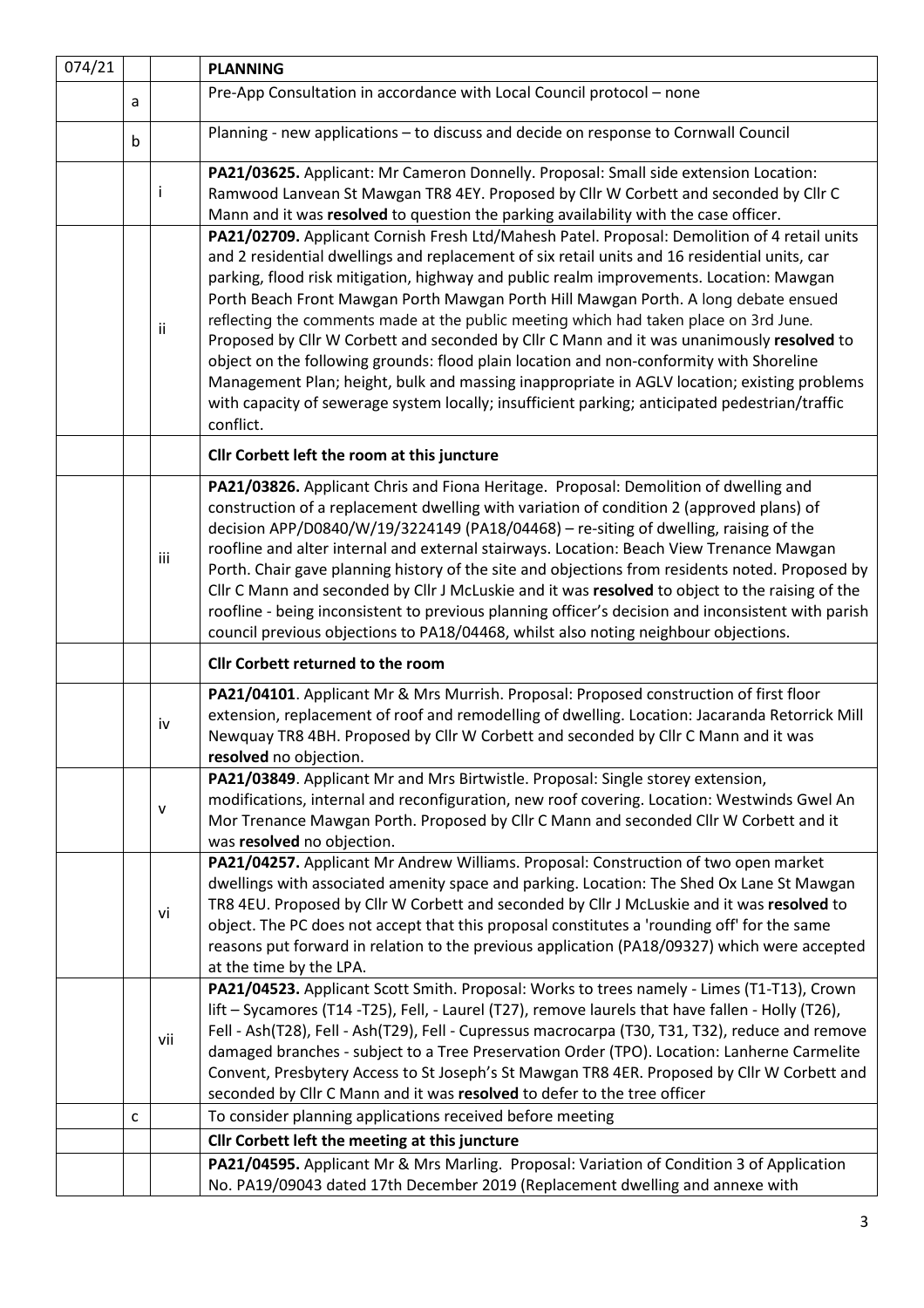|        |              |     | associated landscaping and parking). Location: Keynvor Tredragon Road Mawgan Porth.                                                                                                      |
|--------|--------------|-----|------------------------------------------------------------------------------------------------------------------------------------------------------------------------------------------|
|        |              |     | Proposed by Cllr L McKenzie and seconded by Cllr C Mann and it was resolved no objection.                                                                                                |
|        |              |     | <b>Cllr Corbett returned to the meeting</b>                                                                                                                                              |
|        | d            |     | To note Advice and Decisions by Cornwall Council:                                                                                                                                        |
|        |              |     | PA21/02258 APPROVED Applicant: Mr and Mrs L Smith. Proposal: Approval of reserved                                                                                                        |
|        |              |     | matters in relation to decision notice PA19/02509 dated 06.01.2020. Location: 2 Howies Court                                                                                             |
|        |              |     | Trevenna Cross St Mawgan. Noted.                                                                                                                                                         |
|        |              |     | APPEAL/D0840/W/21/3271497. Appellant: Susan and William Schofield. Application: for                                                                                                      |
|        |              |     | Outline Planning Permission with some matters reserved for the Construction of two dwellings                                                                                             |
|        |              | ii  | (access only). Location: Land North of Chy Dewetha Trenance Mawgan Porth TR8 4BY.                                                                                                        |
|        |              |     | Cornwall Council Decision: Refused. Noted - previous appeal submission to be confirmed with                                                                                              |
|        |              |     | Planning Inspectorate.                                                                                                                                                                   |
|        |              | iii | PA21/01094 APPROVED Applicant: Mr and Mrs Louveaux. Proposal: Listed building consent for                                                                                                |
|        |              |     | minor alteration and refurbishment works to the existing northeast elevation of the lodge.<br>Location: The Old Rectory Lodge The Old Rectory St Mawgan. Noted.                          |
|        |              |     | PA21/00716/PREAPP Closed - advice given Applicant: Bertrand Louveaux Proposal: Pre-                                                                                                      |
|        |              | iv  | application advice for proposed construction of a detached double garage and upgrading of                                                                                                |
|        |              |     | glazing to The Old Rectory. Location: The Old Rectory St Mawgan TR8 4EZ. Noted.                                                                                                          |
|        | e            |     | 5 day-Protocol for Local Councils                                                                                                                                                        |
|        |              |     | PA21/02931 Ford Cottage - delegated decision: agree with case officer's decision to approve                                                                                              |
|        |              |     | as queries raised at the May meeting have been answered in the case officer's report. Noted.                                                                                             |
|        | $\mathsf{f}$ |     | To discuss planning enforcement issues - to refer any new issues and updates - if any                                                                                                    |
|        |              | j   | EN21/00898 - Alleged creation of an access. Boskel Mawgan Porth Hill Mawgan Porth. Noted.                                                                                                |
|        |              |     | Beach View Trenance, trees felled - to check status of trees at site according to appeals                                                                                                |
|        |              | Ϊİ  | decision notice.                                                                                                                                                                         |
|        |              |     | The Rook (formerly Dene Court) - check request for Tree Preservation Order.                                                                                                              |
| 075/21 |              |     | <b>WORKING GROUPS</b> - to receive reports (if any), and agree any necessary action and                                                                                                  |
|        |              |     | expenditure:                                                                                                                                                                             |
|        | a            |     | Amenities-                                                                                                                                                                               |
|        |              | i   | Toilets - Builder now due to start 7th July. Noted.                                                                                                                                      |
|        |              |     | Playing field/play area                                                                                                                                                                  |
|        |              |     | Report of a fence collapsing on the far side of the field, need to check fence ownership.                                                                                                |
|        |              | ii  | Landowner has work to repair in hand, suggested hazard tape identifies potential health and                                                                                              |
|        |              |     | safety issue.                                                                                                                                                                            |
|        |              |     | One of the stakes holding play area gate open has been removed. Action: Maintenance<br>Contractor has been informed.                                                                     |
|        |              |     | Dog roaming on playing field. Action: Clerk to write to dog owners: please ensure your dogs                                                                                              |
|        |              | iii | are not exercised in the playing field. There is a no dog rule.                                                                                                                          |
|        |              |     |                                                                                                                                                                                          |
|        |              |     |                                                                                                                                                                                          |
|        | b            |     | Transport and Rights of Way - The Clerk reported:                                                                                                                                        |
|        |              | i   | Further to the bus collision with the bridge last month, an inspection of the bridge at St                                                                                               |
|        |              |     | Mawgan was due to be undertaken 26/05 by Cormac Ltd Engineers. No outcome received to<br>date.                                                                                           |
|        |              |     | Complaint of instances of human faeces and wet wipes found along the path at Winsor Lane                                                                                                 |
|        |              | ii  | and through to The Park reported and investigated by PCSO Anita Parry. Noted.                                                                                                            |
|        |              | iii | Gluvian resident reported 2 caravans parked and blocking road. Noted.                                                                                                                    |
|        | c            |     | <b>Beach and Environment</b>                                                                                                                                                             |
|        |              |     | Biffa waste contract – to approve 2 x 1100 litre General Waste bins @ £25.00 per empty, 1 x                                                                                              |
|        |              |     | 1100 mixed recycling bin @ £10.00 per empty. Proposed by Cllr C Mann and seconded by Cllr J                                                                                              |
|        |              |     | McLuskie and it was resolved to approve.                                                                                                                                                 |
|        |              |     | The Clerk reported that Biffa are to monitor the usage of the Cornwall Council bin by the old                                                                                            |
|        |              |     | bus stop at Mawgan Porth, to assess whether they need to consider increasing the emptying<br>frequency. Any issues of full bin, and fly-tipping around the bin is to be reported via the |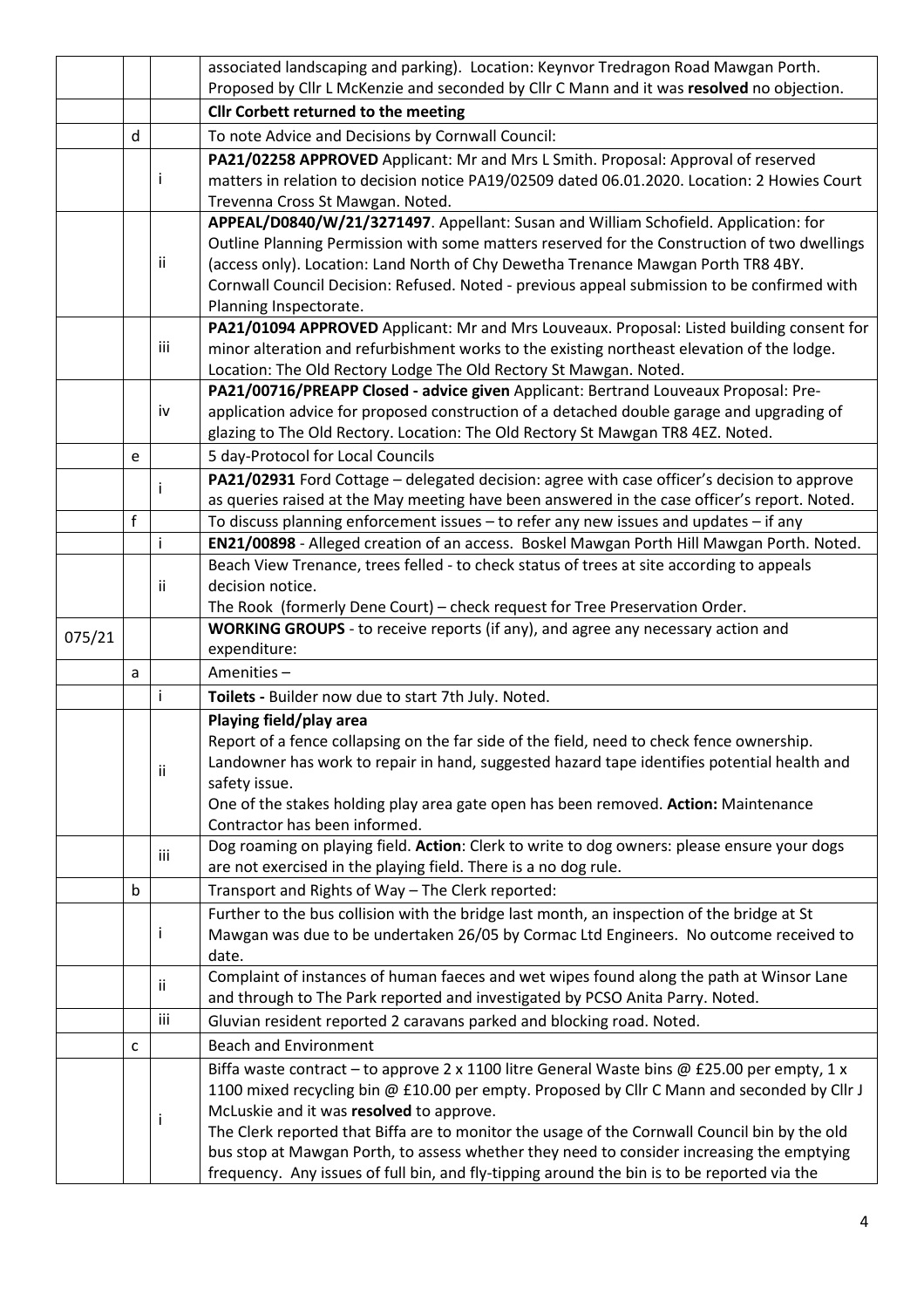|        |   |     | following link, as often as is required. https://www.cornwall.gov.uk/rubbish-recycling-and-             |
|--------|---|-----|---------------------------------------------------------------------------------------------------------|
|        |   |     | waste/street-cleaning/litter-and-litter-bins/                                                           |
|        |   |     | The Clerk reported: The new route for the Coast Path off the beach up the old concrete steps            |
|        |   | ij  | and then linking into the main path is now open.                                                        |
|        |   |     | Permanent way-marker and a few adjustments to the handrails will be attended to after G7.               |
|        |   |     | The Chair called a motion to extend the meeting to complete the remaining business on the               |
|        |   |     | agenda. Proposed by Cllr W Corbett and seconded by Cllr C Mann and it was resolved to                   |
|        |   |     | extend the meeting.                                                                                     |
|        | d |     | Cornwall Airport Newquay & Search and Rescue Helicopter - no report. Date to be set post G7             |
|        |   |     | for next meeting with stakeholders.                                                                     |
| 076/21 |   |     | <b>REPORTS FROM MEETINGS:</b>                                                                           |
|        |   |     | Denzell Downs Community Benefit Fund panel meeting 26 <sup>th</sup> April - funding details circulated. |
|        |   |     | Proposed by Cllr D Carter and seconded by Cllr C Mann and it was resolved to request an                 |
|        |   |     | amendment to the guidance regarding running costs.                                                      |
|        |   |     | Community Network Partnership Panel Briefing - Boardmasters (draft notes circulated).                   |
|        |   | Ϊİ  | Noted. Cllr Carter attended the briefing and highlighted that organisations may apply for grant         |
|        |   |     | money to aid project delivery.                                                                          |
| 077/21 |   |     | To note and discuss (if appropriate) the correspondence received since the last meeting and             |
|        |   |     | any associated actions and expenditure:                                                                 |
|        |   |     |                                                                                                         |
|        |   |     | G7 Summit                                                                                               |
|        |   | ii. | Wavelength Spring Classic and Outdoor Cinema, Lean's Field, Trevarrian Hill, Watergate Bay,             |
|        |   |     | Newquay, TR8 4AD - planning application not received to date.                                           |
|        |   | iii | 56-day rule regarding camping - any comments to Anna Druce, Community Network                           |
|        |   |     | Partnership and Sarah Mason Cornwall Association of Local Clerks.                                       |
|        |   |     | Vodafone / O2 mast on the Northern side of the airport was switched on 28/05/2021 - thanks              |
|        |   | iv  | extended to Graeme Scriminger, Commercial Estates Manager Cornwall Airport Newquay.                     |
|        |   |     | Noted.                                                                                                  |
| 078/21 |   |     | <b>FINANCE and LEGISLATION:</b>                                                                         |
|        |   |     | To note any income received: Bank Interest -38p. Cornwall Council contribution re Kernow                |
|        | a |     | Solar Park 2021 - £2821.28p. Noted.                                                                     |
|        |   |     | Accounts - to approve invoices for payment via online banking after the meeting (list                   |
|        | b |     | circulated prior to the meeting). Proposed by Cllr W Corbett and seconded by Cllr C Mann and            |
|        |   |     | it was resolved to approve.                                                                             |
|        |   |     | Code of Conduct - to adopt revised Code of Conduct 2021 (previously circulated). Proposed by            |
|        | C |     | Cllr L McK and seconded by Cllr W Corbett and it was resolved to adopt.                                 |
|        | d |     | Code of Conduct Training 2021 - details circulated. Action: Councillors to inform Clerk when            |
|        |   |     | Code of Conduct Training has been undertaken.                                                           |
|        |   |     | Clerk/RFO Annual Appraisal and Performance Review - to resolve that the Staffing Working                |
|        |   |     | Group conduct a review of the performance and annual appraisal of the work of the Clerk.                |
|        | e |     | Proposed by Cllr C Mann and seconded by Cllr J McLuskie and it was resolved that the Chair to           |
|        |   |     | conduct a review on the 15 <sup>th</sup> June.                                                          |
|        | f |     | Review of Section 137 payments - circulated prior to meeting. Proposed by Cllr R Cawley and             |
|        |   |     | seconded by Cllr C Mann and it was resolved to approve.                                                 |
|        |   |     | Statement of Internal Control 2021/22 - to approve (previously circulated). Proposed by                 |
|        | g |     | Cllr C Mann and seconded by Cllr D Carter and it was resolved to approve.                               |
|        |   |     | Notice of items for the next Agenda:                                                                    |
| 079/21 |   |     | (note – no decisions can be taken on any item raised under this heading)                                |
|        |   |     | Neighbourhood Plan.                                                                                     |
| 080/21 |   |     | Close of meeting: 9.43pm                                                                                |